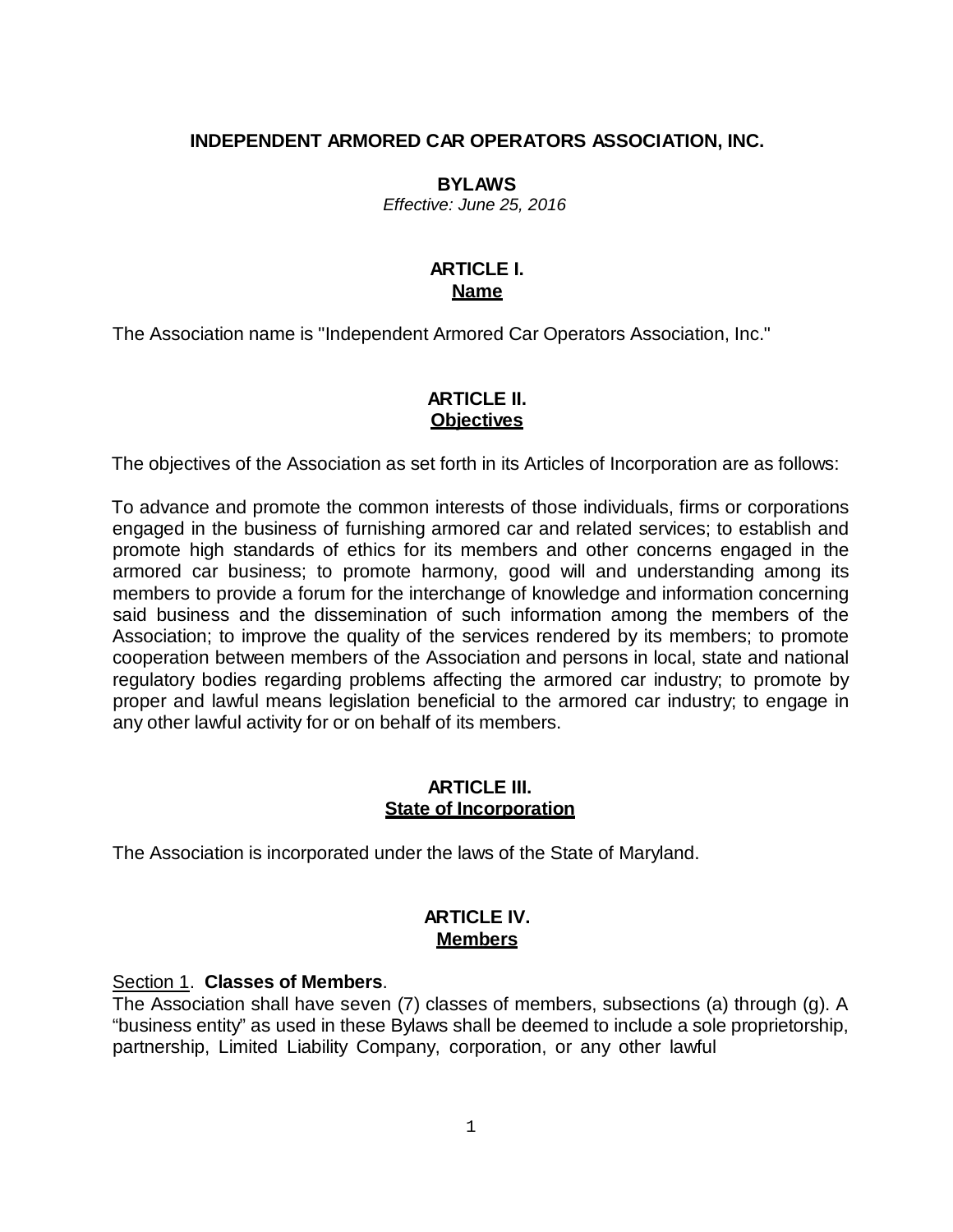form of business organization.

(a) **Regular Members**. Regular Members shall be any privately owned business entity that has been engaged in the business of furnishing armored car service to the general public for at least one year and meets the qualifications for membership set forth in these Bylaws. A business entity shall not be eligible for membership if it limits its operation to private carriage for or on behalf of itself or financially related or commonly controlled enterprises.

Regular Members shall include:

(1) Cash in Transit (CIT Logistics Operators) utilizing armored vehicles and involved in the transportation of cash, currency, and other valuable commodities for the public.

(2) ATM operators utilizing armored vehicles for ATM replenishing and balancing for the public.

(3) Other companies/operators involved with the insured movement of cash or other valuables for the public.

(b) **Related Operating Members**. A Related Operating Member shall be any privately or publicly owned business entity engaged in the business of securing, transporting and/or processing of valuables for no less than two (2) years.

(c) **Industry Associate Members**. An Industry Associate Member shall be any company or individual offering services or products to the armored industry. Each Industry Associate Membership shall be of one year in duration and shall be annually renewed. The Board of Directors shall have the authority not to renew the Membership of an Industry Associate Member with or without cause.

(d) **Honorary Regular Member**. An Honorary Regular Member shall be any individual who is not a currently serving Regular Member representative who may be recognized for outstanding service to the Association and the Armored Car Industry. Honorary Members shall be recommended by the Board of Directors and be subject to approval by the Regular Members.

(e) **Honorary Industry Associate Member**. An Honorary Industry Associate Member shall be any individual who is not a currently serving Industry Associate Member Representative who may be recognized for outstanding service to the Association and the Armored Car Industry. Honorary Industry Associate Members shall be recommended by the Board of Directors and be subject to approval by the Regular Members.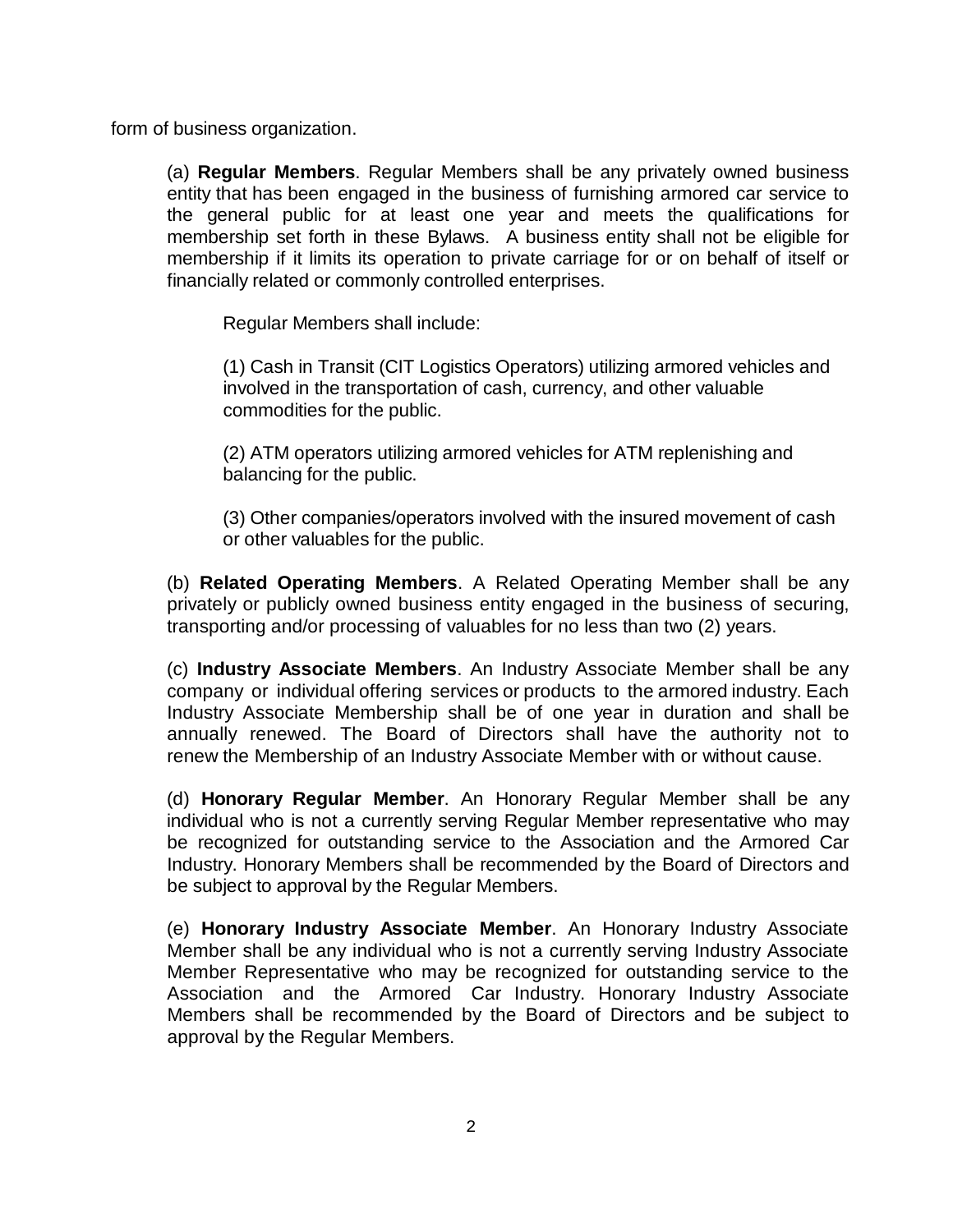(f) **Depository Institution Member**. A Depository Institution Member shall be any privately or publicly owned business engaged in the business of financial transactions, including but not limited to investments, loans, and deposits, whose activities involve or require cash services, for no less than two (2) years.

(g) **Advisory Liaison Member**. An Advisory Liaison Member shall be any agency operated by federal, state, or local government whose purview applies to parties responsible for the transportation, processing, circulation, and/or other commercial handling of cash within its jurisdiction.

#### Section 2. **Application for Membership and Dues**.

(a) **Regular Members**. Application for Regular Membership must be submitted in writing to the Membership Chairman or Administrator of the Association. The application shall contain evidence of eligibility as required by the Bylaws of the Association and shall contain such other information as the Board of Directors may determine from time to time to be necessary and shall be accompanied by the required application fee.

Approval of a completed application to become a Regular Member shall be by a majority vote of the Board of Directors and shall be conditioned upon the prospective member furnishing the Association a certificate of insurance made out to the Association (upon termination of which, the Association shall be notified by the insurance carrier) and the payment by the prospective member of a pro-rata portion of the year's dues based upon the number of months remaining in the assessment period.

(b) **Related Operating Members**. Application for Related Operating Membership must be submitted in writing to the Membership Chairman or Administrator of the Association. The application shall contain evidence of eligibility as required by the Bylaws of the Association and shall contain such other information as the Board of Directors may determine from time to time to be necessary and shall be accompanied by the required application fee.

Approval of a completed application to become a Related Operating Member shall be by a majority vote of the Board of Directors and the payment by the prospective member of a pro-rata portion of the year's dues based upon the number of months remaining in the assessment period.

(c) **Industry Associate Members**. The application for Industry Associate Membership must be submitted in writing to the Administrator of the Association. The application shall contain evidence of eligibility as required from time to time and shall contain such other information as the Board of Directors may determine to be necessary and shall be accompanied by the required application fee.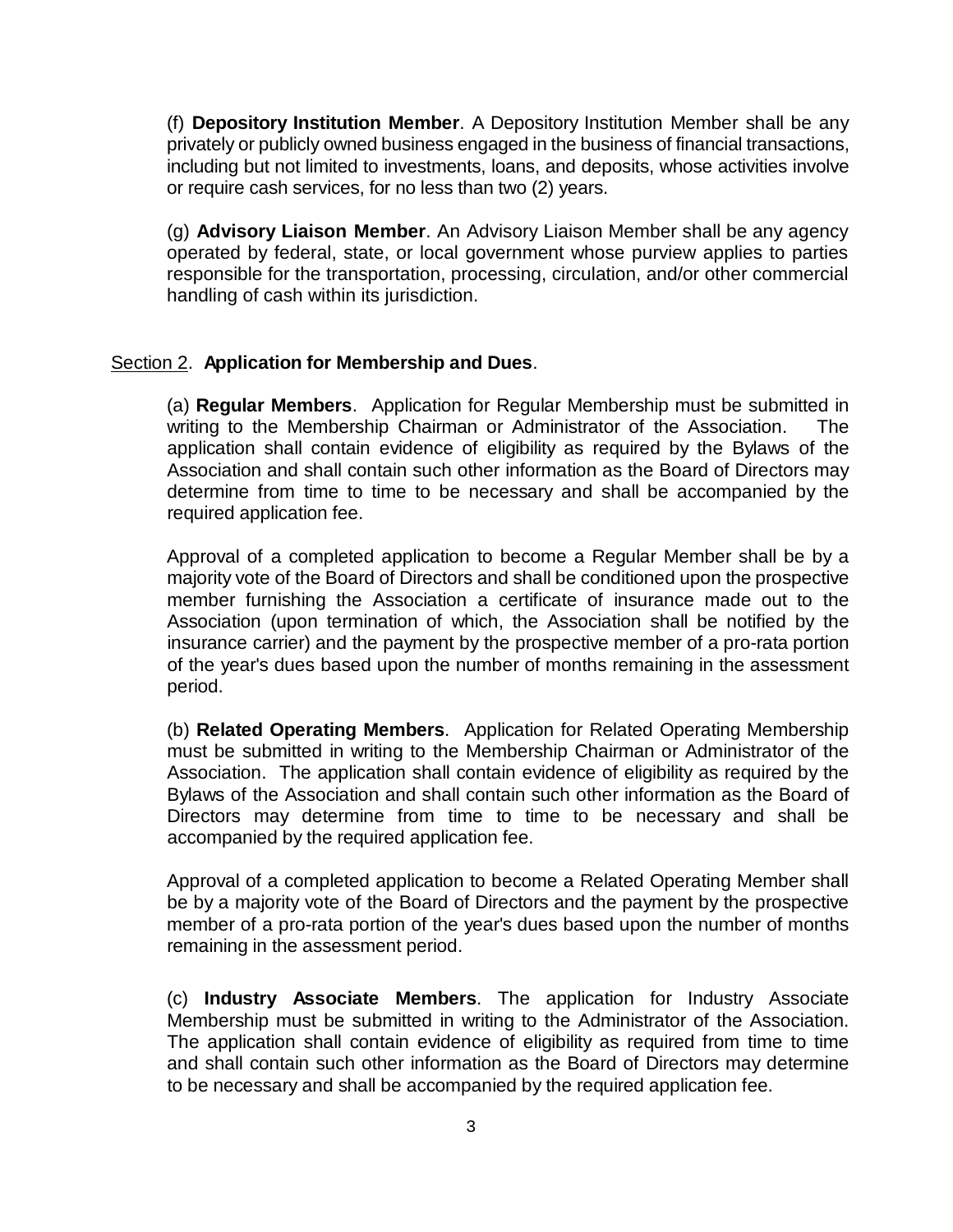Approval of a completed application to become an Industry Associate Member shall be by a majority vote of the Board of Directors and the payment by the prospective member of a pro-rata portion of the year's dues based upon the number of months remaining in the assessment period.

(d) **Depository Institution Members.** Application for Depository Institution Membership must be submitted in writing to the Membership Chairman or Administrator of the Association. The application shall contain evidence of eligibility as required from time to time and shall contain such other information as the Board of Directors may determine to be necessary and shall be accompanied by the required application fee.

(e) **Advisory Liaison Members.** Application for Advisory Liaison Membership must be submitted in writing to the Membership Chairman or Administrator of the Association. The application shall contain evidence of eligibility as required from time to time and shall contain such other information as the Board of Directors may determine to be necessary.

(f) **Fees and Dues.** Application for Regular, Related Operating, Industry Associate, and Depository Institution membership shall be accompanied by a non-refundable application fee as determined from time to time by the Board of Directors. Dues assessed each Member class shall be as determined from time to time by the Board of Directors. Honorary and Advisory Liaison Member classes shall pay no dues. Meeting registration fees shall be determined from time to time by the Board of Directors. Membership dues are payable on January 1<sup>st</sup> of each year. Members who fail to pay their dues by March 1<sup>st</sup> of each year will be deemed to have automatically resigned their membership.

## Section 3. **Membership Rights**.

Rights of membership shall be singular and may be exercised only by the Regular Member, or the Related Operating Member, or by such member's representative. Each Regular Member and each Related Operating Member shall be entitled to one vote on each matter submitted to a vote of the members. One person, who shall be either an employee or owner of such member (including an employee of an entity in an affiliated group as defined below if such entity would otherwise qualify for membership in the Association), shall be designated as entitled to exercise the voting rights of each Regular Member or Related Operating Member; provided, however, a representative of a Regular Member who is an officer or director of the Association, or a Related Operating Member who is a director of the Association, shall be the voting representative of the Regular Member or the Related Operating Member respectively. Only Regular Members and Related Operating Members whose dues are current for the fiscal year shall be entitled to vote at a meeting of Members.

Anything herein to the contrary notwithstanding, the voting privileges of Regular Members or Related Operating Members of an affiliated group shall be limited to one vote from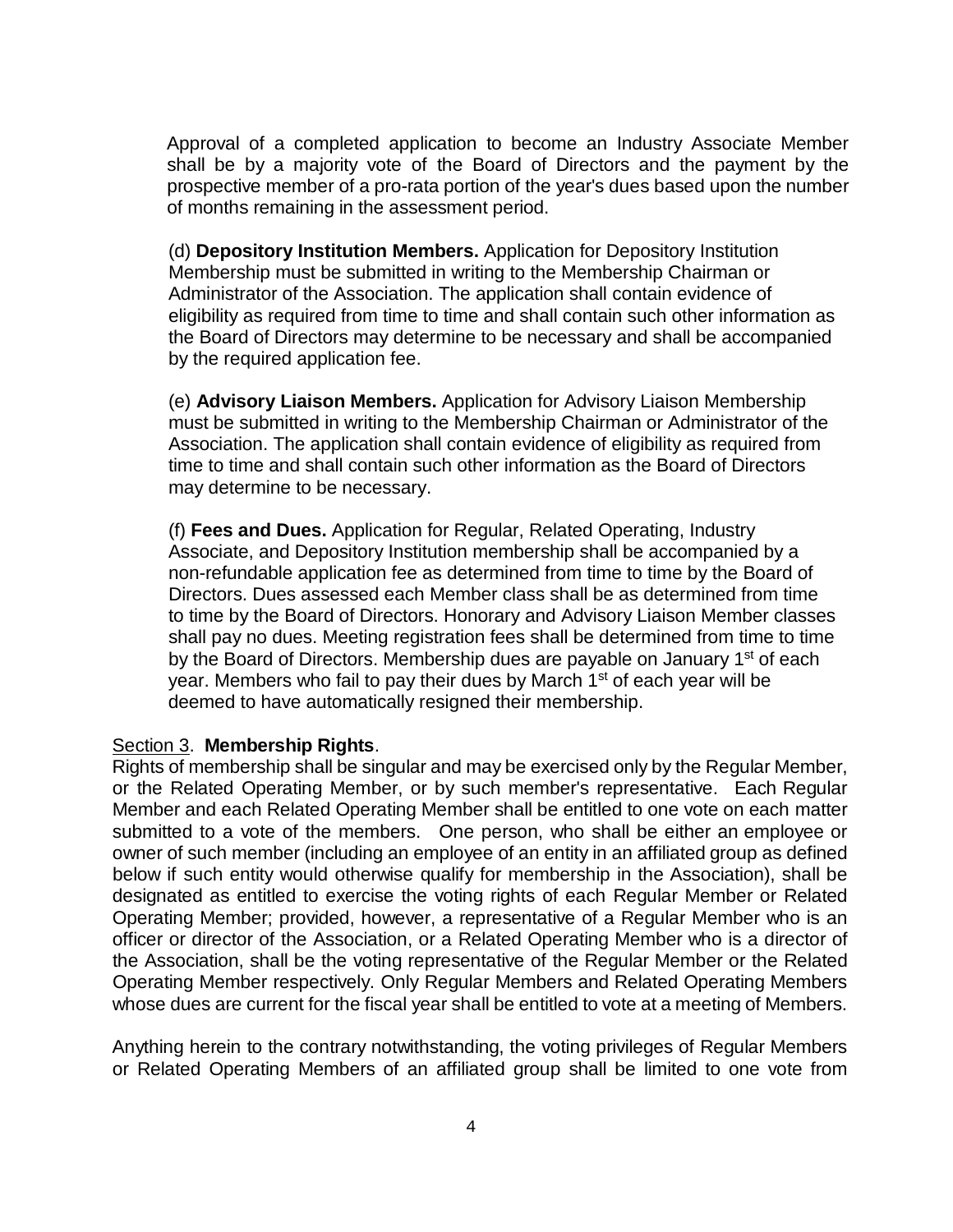entities constituting the affiliated group.

An affiliated group shall consist of any combination of armored car business operations with common ownership control. Common ownership control shall be deemed to exist as to operations when there is (a) greater than fifty (50%) percent identical ownership by an individual or business entity, (b) a parent-subsidiary relationship, or, (c) an affiliation of companies conducting a majority of their business operations under common bidding or contracting.

## Section 4. **Resignation**.

Any member may resign at any time upon giving sixty (60) days prior notice in writing, provided, however, that such resignation shall not discharge any indebtedness of a member of the Association incurred during membership.

#### Section 5. **Code of Conduct**.

The Chairman, each Director, each Officer, each Member of every membership class shall be subject to the Association's Code of Conduct.

(a) **Purpose**. To Promote within and outside the Association:

i) Integrity, honesty, trust, and the common interest of the Association.

ii) Avoidance of any harassing and disrespectful behavior, whether verbally or in writing, within the Association's membership, its guests, or any professional relationships of the Association.

iii) Avoidance of all conduct that could be considered detrimental to the Association.

iv) Respect for the diversity of all members, guests, and professional relationships of the Association.

v) Avoidance of retaliation in any form.

(b) **Reporting**. In the event a Member becomes aware of an incident that could be considered a violation of this Section, it is that Member's responsibility to report the incident to the Board of Directors immediately for investigation.

(c) **Violation.** Any Member found to be in violation of the Code of Conduct may be subject to Section 6, Suspension, Expulsion, or Censure, and other sections of these bylaws as may be applicable.

## Section 6. **Suspension, Expulsion or Censure**.

(a) **Regular Member Suspension or Expulsion**. A Regular Member may be suspended or expelled for not being insured against an incurred loss and such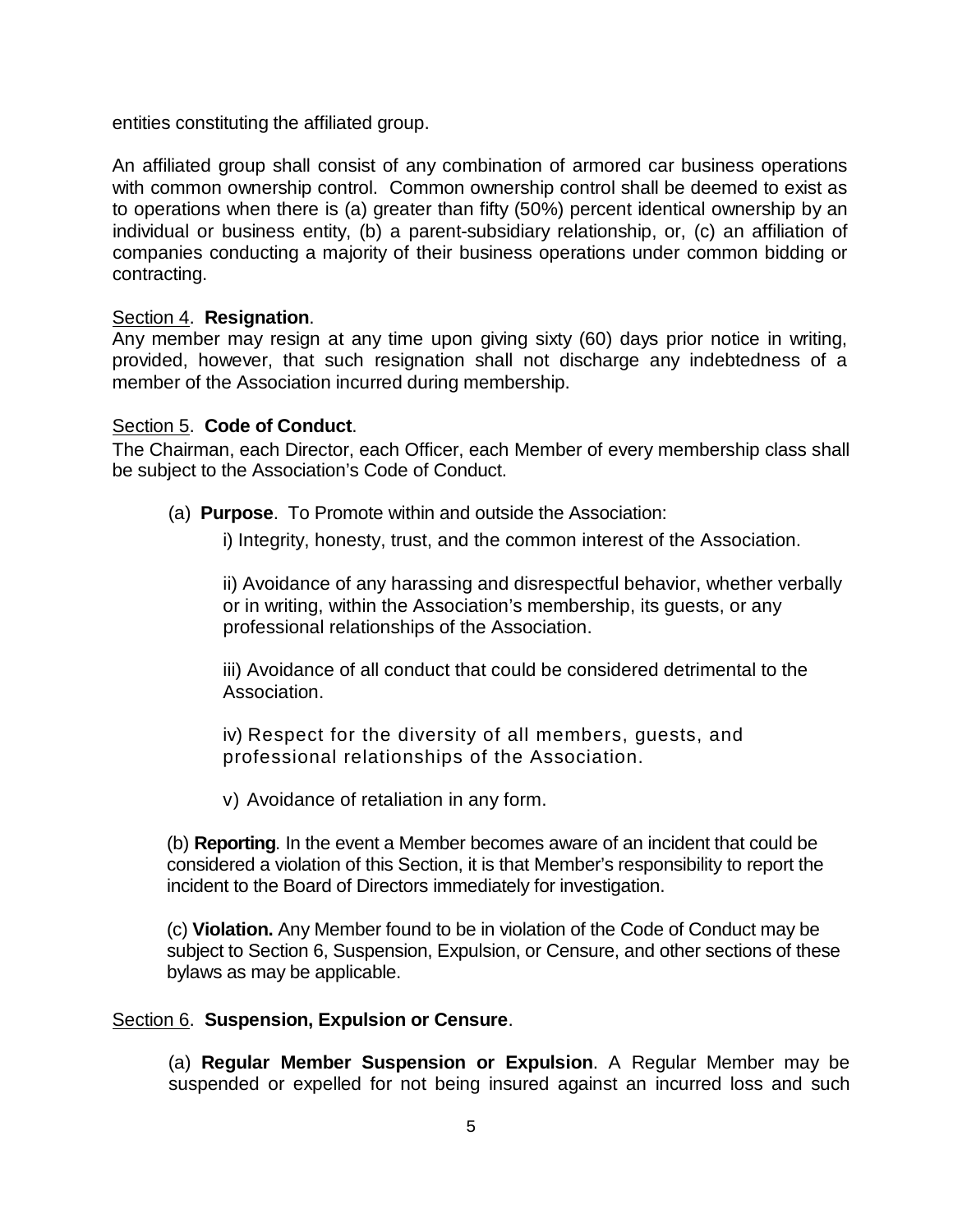failure shall automatically cause expulsion from Membership.

(b) **Any Member Suspension or Expulsion**. Any Member may be suspended or expelled for:

i) Violation of the Bylaws or rules of the Association or conduct prejudicial to the best interest of the Association.

ii) Disclosure of security procedures, operations or functions of equipment or facilities utilized in the armored car industry to persons or entities not in or of necessity related to the storage, processing or transportation of coin, currency or other valuable commodities; except (1) as may be required by court order, (2) in cooperation with law enforcement or other governmental agencies, (3) in the ordinary course of business to customers, or (4) for the purpose of acquiring or maintaining appropriate insurance, equipment or facilities.

iii) Knowing submission of false information to the Association, or false or fraudulent documentation as part of the application for membership or professional certification by the Association.

(c) **Any Member Censure**. Any Member may be censured for:

i) Violation of the Bylaws or rules of the Association or conduct prejudicial to the best interest of the Association.

## Section 7. **Required Vote and Notice**.

Suspension, expulsion or censure shall be by a vote of the Regular Members and Related Operating Members, or by majority vote of the Board of Directors in attendance at a duly constituted Annual or special meeting of the Board. If the subject of such expulsion, suspension or censure is a member of the Board of Directors, that director shall be counted as a member of the Board of Directors for the purpose of determining a quorum and shall not have a vote; provided, that a statement of the charges shall have been mailed by certified mail to such member at its or such person's last reported address not less than thirty (30) days before action is to be taken at such meeting. Such notification shall be accomplished by a notice of the time and place of such meeting and shall advise such person that opportunity shall be given to present a defense at the meeting when such suspension or expulsion will be considered.

## Section 8. **Assignability of Membership**.

Membership in this Association is not transferable or assignable. A new application for membership shall be required if ownership of a Regular Member changes by fifty (50%) percent or more from the date of original application for membership unless ownership is acquired by another Regular Member or Related Operating member in good standing. Upon approval of continued membership, all rights and privileges applicable to membership shall remain in full force and effect subject to restrictions as to voting by members of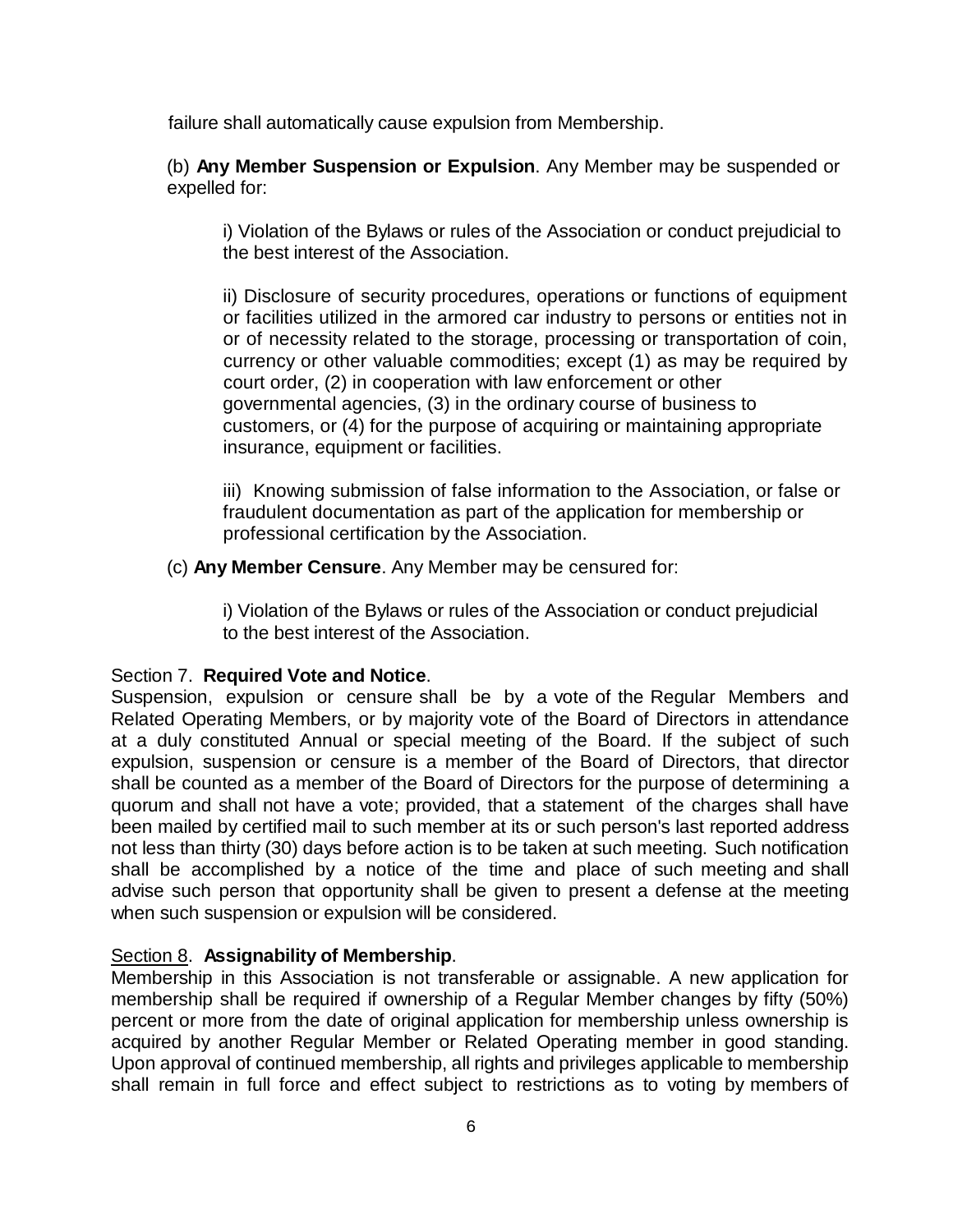an affiliated group as set forth in Article IV, Section 3.

## Section 9. **Annual Submission of Insurance Information**.

Each Regular Member shall annually, upon renewal of such member's membership confirm to the Secretary of the Association that cargo insurance coverage is still in full force and effect.

## Section 10 **Record Retention**.

All members, as a condition of continued membership, must retain records containing proof of pickup and delivery of any coin, currency or other commodities of intrinsic value transported by the member for a period of not less than sixty (60) months from the date of shipment sufficient to identify consignee, consignor and carrier crew.

## Section 11. **Applications for Readmission by Disciplined Former Member**.

If a former member who has been suspended, placed on probation or otherwise disciplined by the Association reapplies for admission to the Association, that former member's application shall be submitted to the Regular Members and Related Operating Members for consideration. In considering such an application, the Regular Members and Related Operating Members shall make a determination as to the eligibility of the former member for readmission. The Regular Members and Related Operating Members shall consider the former member's compliance with the terms of any previous suspension, probation or other disciplinary actions as a part of this determination. This determination shall also be based upon whether or not readmission of the former member is in the best interests of the Association.

## Section 12. **Arbitration**.

In the event of a dispute, either a Member, prospective Member or the Association shall have the right to demand arbitration. Arbitration shall be the exclusive remedy. Nothing herein, however, shall preclude the parties hereto from agreeing in writing to an alternate method of dispute resolution.

#### **ARTICLE V. Meetings of Members**

## Section 1. **Meetings**.

An Annual Meeting shall be scheduled at such time and place as designated by the Board of Directors. In the event the Board of Directors shall fail to schedule an Annual Meeting, such meeting may be called by the Chairman of the Board, the President or ten (10%) percent or more of the Regular Members and Related Operating Members.

# Section 2. **Special Meetings**.

Special meetings of the members may be called by the President, Board of Directors, or ten (10%) percent or more of the Regular Members and Related Operating Members.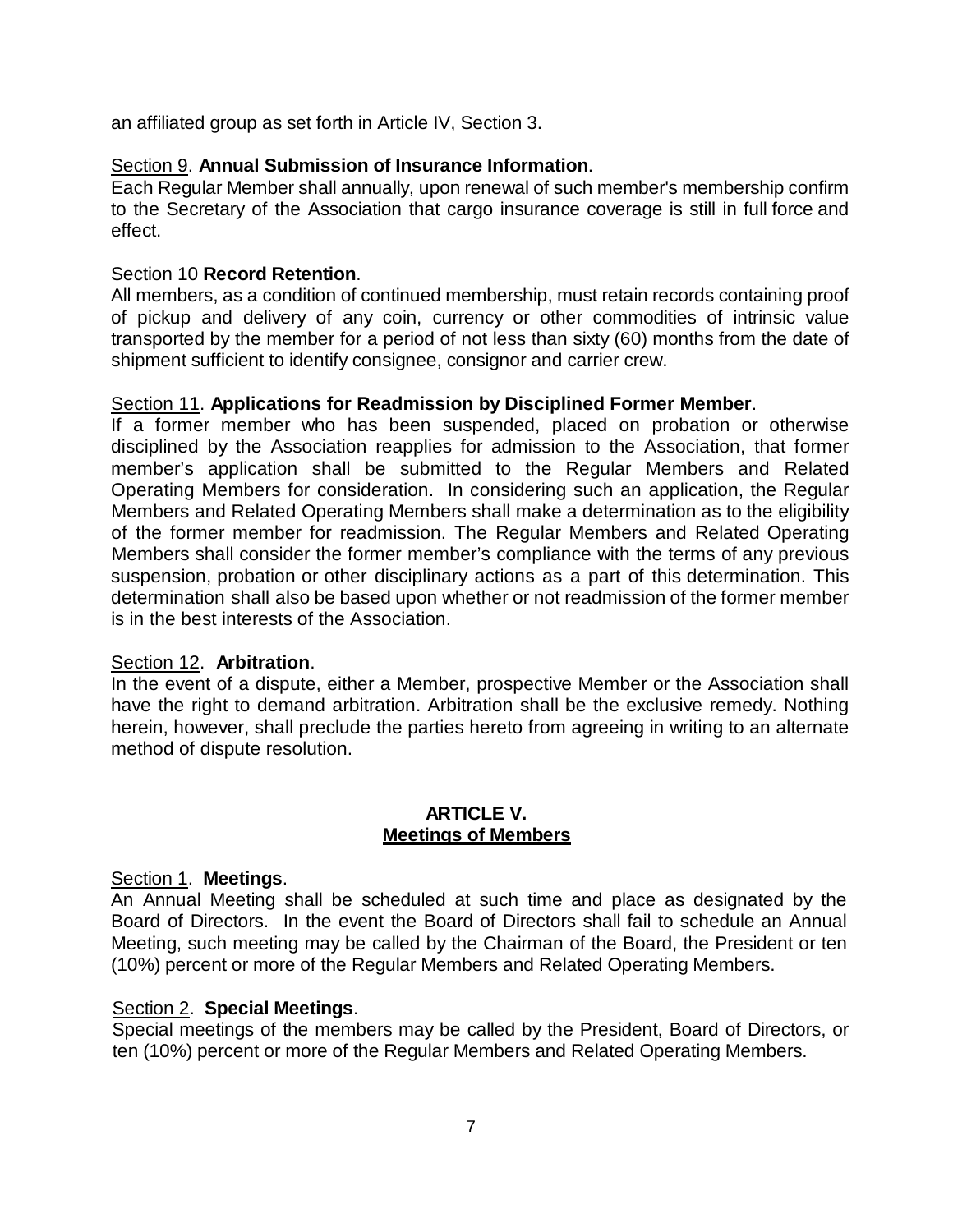## Section 3. **Notice of Meetings**.

Written or printed notice stating the place, day and hour of any meeting of members shall be delivered either personally or by mail, to each Regular Member and Related Operating Member entitled to vote at such meeting, not less than ten (10) nor more than ninety (90) days before the date of such meeting, by or at the direction of the President or the Secretary, or the officers or persons calling the meeting. In case of a special meeting or when required by statute or by these bylaws, the purpose or purposes for which the meeting is called shall be stated in the notice. If mailed, the notice of a meeting shall be deemed to be delivered when deposited in the United States mail addressed to the Regular Member or Related Operating Member at the member's address as it appears on the records of the Association, with postage thereon prepaid.

## Section 4. **Informal Action by Regular Members & Related Operating Members**.

Any action required by law to be taken at a meeting of the members, or any action which may be taken at a meeting of members, may be taken without a meeting if a consent in writing, setting forth the action so taken, shall be signed by all of the members entitled to vote with respect to the subject matter thereof.

#### Section 5. **Quorum**.

(a) **Annual or Special Meeting with Notice**. Regular Members and Related Operating Members representing fifty percent (50%) of the Regular Members and Related Operating Members in good standing in person or by proxy at any Annual or special meeting for which notice has been given shall constitute a quorum at such meeting.

(b) **Special Meeting With No Notice**. Regular Members and Related Operating Members representing fifty percent (50%) of the Regular Members and Related Operating Members in good standing in person or by proxy at the time of a Special Meeting shall constitute a quorum at that special meeting if notice has not been given.

(c) **Meeting With No Quorum**. If a quorum is not present at any meeting of Members, Regular Members and Related Operating Members representing fifty percent (50%) of the Regular Members and Related Operating Members in attendance may adjourn the meeting from time to time without further notice. Once a quorum is established, the withdrawal of Regular Members or Related Operating Members shall not affect the ability of the Regular Members and Related Operating Members present to continue to conduct the business affairs of the Association at such meeting.

## Section 6. **Manner of Acting**.

The act of a majority of the Regular Members and Related Operating Members present at a meeting at which a quorum is present shall be the act of the members unless a greater number is required by law or these Bylaws.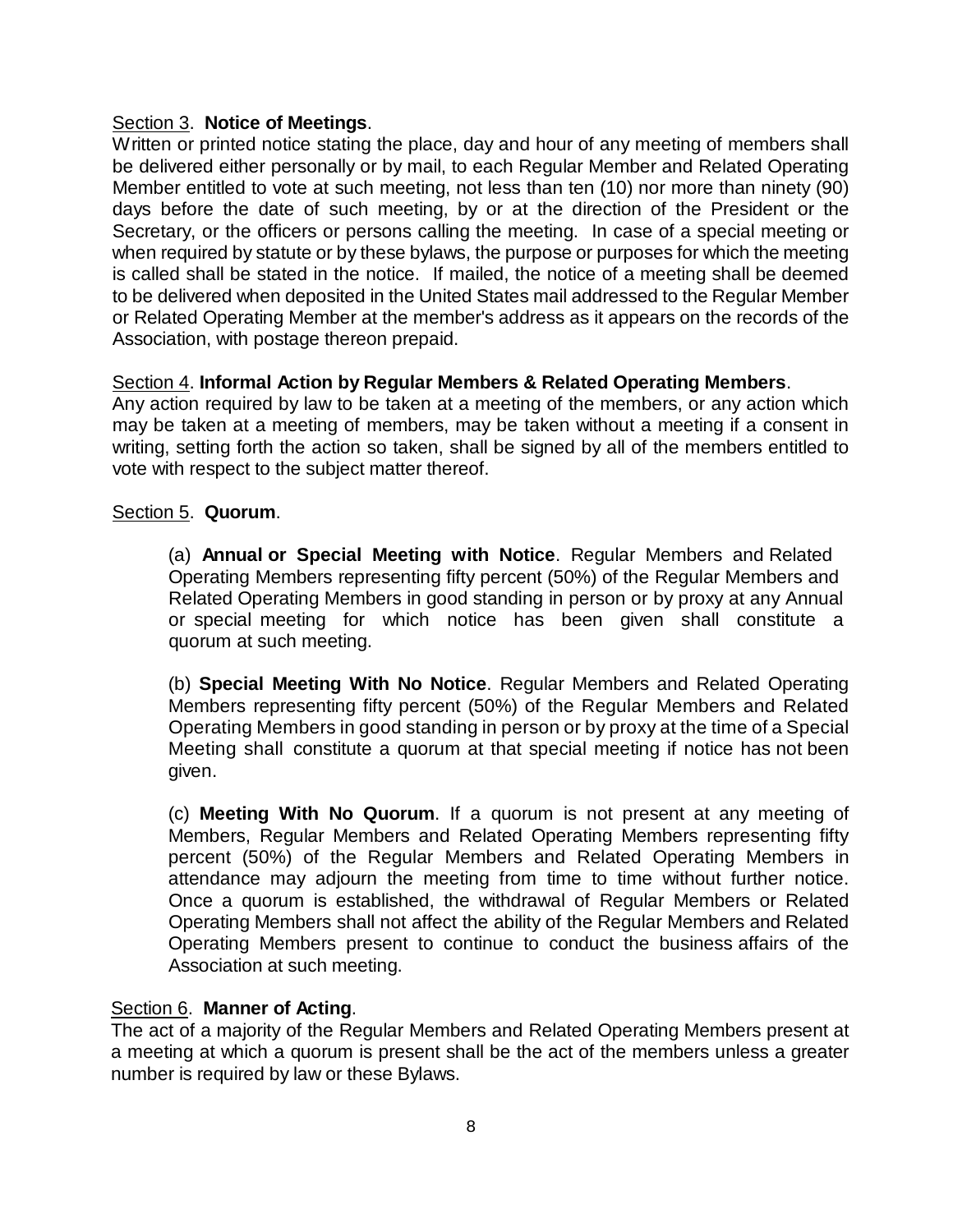#### Section 7. **Proxies**.

At any duly constituted meeting of the members, a member entitled to vote may vote by proxy executed in writing by the member if the member has been in attendance at the meeting but, due to an extraordinary situation arising after attending the meeting, must leave the meeting. The proxy may be a limited or general power to exercise the voting rights of the member. If the specific purpose of the proxy is not specified, the proxy shall be deemed to be a general power to vote on behalf of the member. Any such proxy must be registered with the presiding officer, Legal Counsel or the President before being voted. Except under the circumstances set forth herein, proxies shall not be permitted.

## Section 8. **Sound-Off**.

At each Annual Meeting a time during such meeting shall be set apart for the reasonable discussion and opportunity to speak by all Regular Members, Related Operating Members, and Honorary Regular Members. Only Regular Members, Related Operating Members, Board of Director Members, Association Officers, and Honorary Regular Members shall be permitted to attend unless the membership approves the attendance by a person not listed above in Section 8, by a two-thirds (2/3) vote of those present at such time so set apart for sound-off. This shall not restrict the Board of Directors from having such person or persons present in an advisory capacity.

## Section 9. **Restrictions Relative to Meeting Attendance**.

In order to attend a membership meeting, any person other than a Member of the Association must seek prior authorization from the Board of Directors.

# **ARTICLE VI. Board of Directors**

# Section 1. **General Powers**.

The affairs of the Association shall be managed by its Board of Directors. Except as provided for a Related Operating Member and an Industry Associate Member, a Director must be a Regular Member or possess the qualification to be a member representative as provided in Article IV, Section 3 of these bylaws and be subject to the qualification as set forth in Article VI, Section 2(a).

## Section 2. **Number, Tenure and Qualifications**.

(a) **Number**. The Board of Directors shall be comprised of seven (7) members. A minimum of five (5) such members must be Regular Members qualified as Regular Members under Article IV, Section I(a). One member must be a Related Operating Member qualified as a Related Operating Member under Article IV, Section 1(b). One member must be an Industry Associate Member qualified as an Industry Associate Member under Article IV, Section 1(c). A minimum of five qualified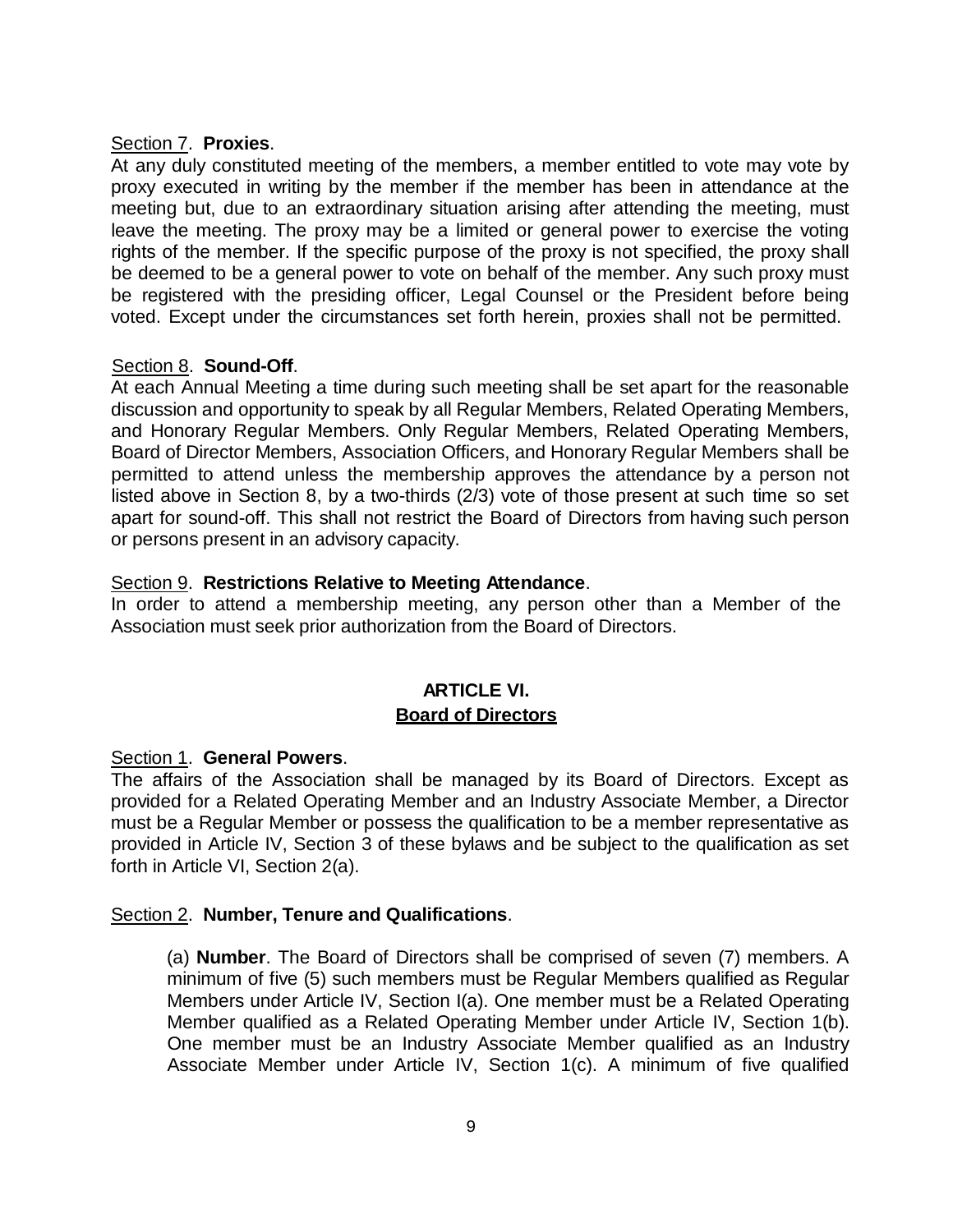voters is required from each member class to allow a vote for a Board member to be seated from each respective member class. Should Section 1(b) or Section 1(c) not have the required voting members, the five (5) Regular Board of Director members will appoint a qualified Regular Member to serve as a director for each one (1) year term unfilled.

(b) **Tenure**. The five (5) Regular Member Directors shall be elected for three year terms; two Directors to be elected in each of two (2) successive years and one (1) Regular Member Director to be elected in the third year. Related Operating Member Directors shall be elected for a one (1) year term. Industry Associate Member Directors shall be elected for a two (2) year term. Industry Associate Members may elect an Alternate Director who can attend Board of Directors meetings, have no vote, but be ready to replace the primary elected Industry Associate Member Director should he or she resign before completing his or her elected term. Each Director shall hold office so long as the Director shall possess qualification required to be eligible for election and to serve on the Board of Directors, be a qualified member or representative of a qualified member, or until the Director's successor shall have been duly elected or appointed and qualified.

(c) **Qualification**. In order to be eligible for election to the Board of Directors, the individual representing the Member must:

i) be the owner, or a senior manager who is actively involved in the Member's operations, and

ii) have been an employee of or a Member of the Association for a period of not less than two years, and

No person shall be eligible for election to the Board of Directors as a Regular Member or a Related Operating Member who represents a business entity which directly or indirectly controls or is controlled by an entity with a business activity as a vendor to Association members (excepting incidental sales of equipment and the subcontracting of services). For the purpose of this paragraph, control shall mean the direct or indirect ownership of at least fifty percent (50%) of such unrelated business.

(d) **Removal for Failure to Attend**. Any member of the Board of Directors who shall fail to attend three (3) consecutive face to face and/or teleconference meetings of the Board of Directors shall automatically forfeit the member's directorship and the position shall be replaced by the Board of Directors as provided herein.

(e) **Assumption of Office**. Except with regard to a Director appointed to fill a vacancy, Directors shall assume office the final day of the Annual Meeting of the Association after their election as Directors.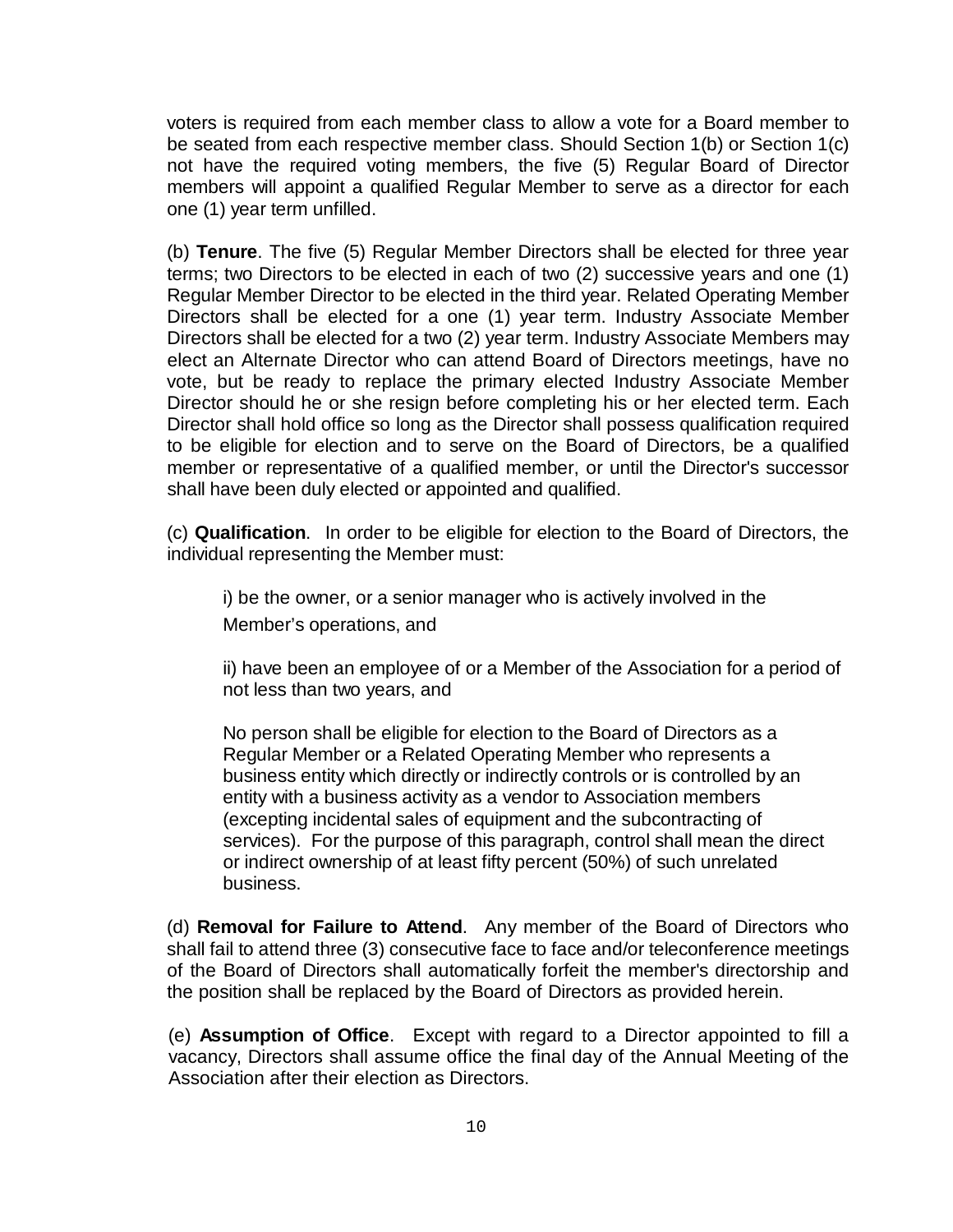#### Section 3. **Annual Meeting**.

The Annual Meeting of the Board of Directors shall be held without notice other than these Bylaws immediately prior to and at the same place as the Annual Meeting of members and may be recessed from time to time and shall be adjourned after the conclusion of the Annual Meeting of members. The Board of Directors may provide by resolution the time and place for the holding of additional regular meetings of the Board without notice other than such resolution.

#### Section 4. **Special Meetings**.

Special meetings of the Board of Directors may be called by or at the request of the President or any two Directors. The person or persons authorized to call special meetings of the Board may fix any place as the place for holding any special meeting of the Board called by them. Special meetings of the Board of Directors may be held by telephonic communication. The Board of Directors shall be authorized to vote upon matters by mail or FAX transmission; provided, however, that any member of the Board of Directors may object to a vote by mail or FAX transmission and, upon objection to the Chairman of the Board within 24 hours after the date of the deemed meeting and demand by such Board Member, the Chairman of the Board shall either schedule a special meeting to consider the issue or determine that the issue be delayed until the next meeting of the Board of Directors. Unless a greater time is specified in the notice requesting action by mail or by FAX, the date 5 days from the date of mailing or transmission by FAX shall be the deemed meeting date for the purpose of Sections 4 and 5 of this Article.

#### Section 5. **Notice**.

Notice of any special meeting of the Board of Directors shall be given at least two days prior thereto by written notice delivered personally or sent by mail, FAX or email to each Director at the Director's address as shown by the records of the Association; provided, however, that notice for a meeting by mail or by FAX must be deposited in the mail or transmitted by FAX not less than 5 days in advance of the date deemed to be the meeting date. If mailed, such notice shall be deemed to be delivered when deposited in the United States mail in a sealed envelope so addressed, with postage thereon prepaid. Any Director may waive notice of any meeting. The attendance of a Director at any meeting shall constitute a waiver of notice of such meeting, unless a Director attends a meeting for the expressed purpose of objecting to the transaction of any business because the meeting is not lawfully called or convened. The business to be transacted at the meeting need not be specified in the notice or waiver of such meeting, unless specifically required by law or by these Bylaws.

## Section 6. **Quorum**.

A majority of the Regular Members on the Board of Directors shall constitute a quorum for the transaction of business at any meeting of the Board; but if less than a majority of the Regular Member Directors is present at said meeting, a majority of the Directors present may adjourn the meeting from time to time without further notice.

## Section 7. **Manner of Acting**.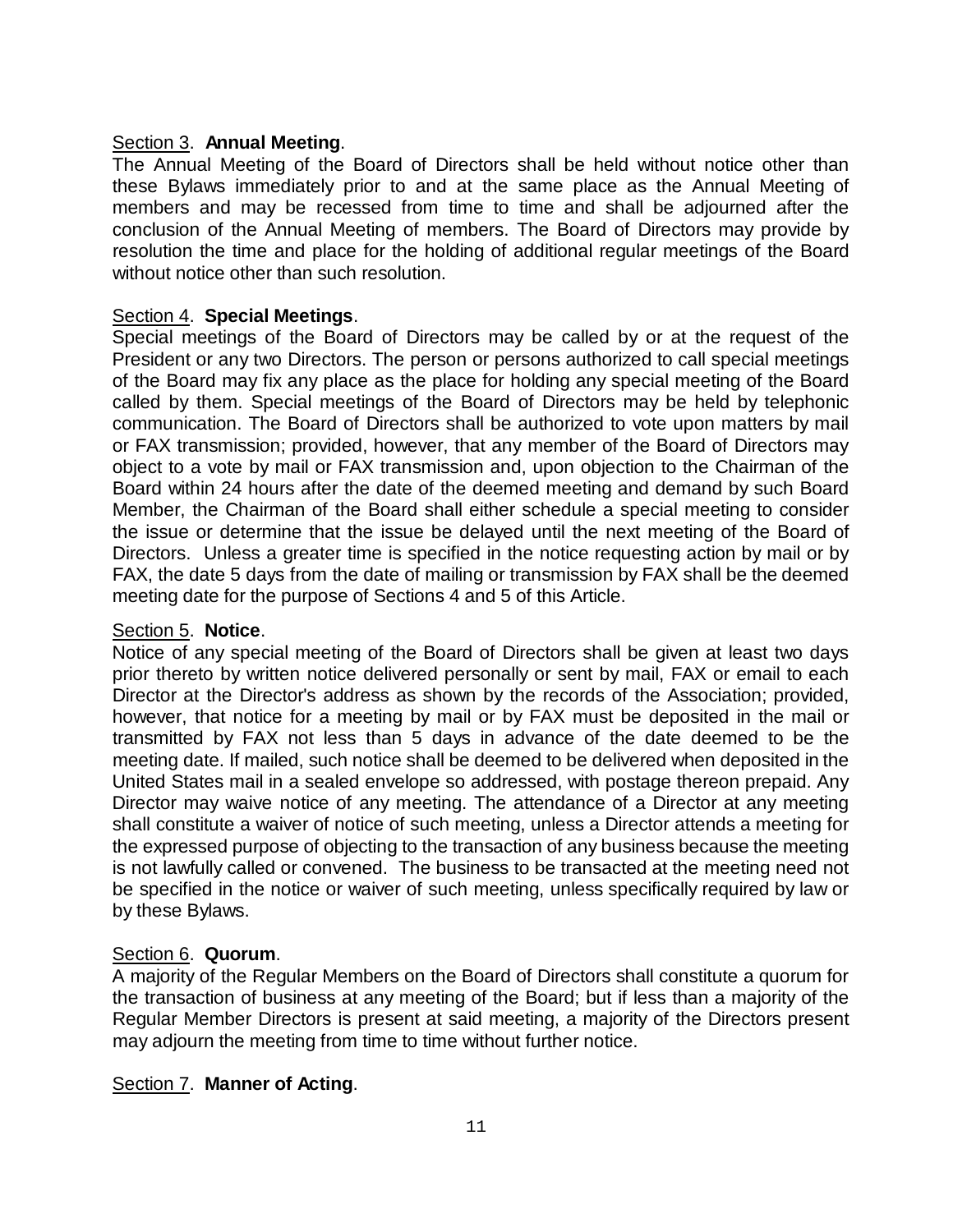The act of a majority of the Directors present at a meeting at which a quorum is present shall be the act of the Board of Directors, unless the act of a greater number is required by law or these Bylaws.

#### Section 8. **Vacancies**.

Any vacancies in the Board of Directors caused by resignation, death, or otherwise, may, except as may be otherwise provided in the Articles of Incorporation, be filled by the remaining Directors or by the Regular Members at any regular or special meeting held prior to the filling of such vacancy by the Board as above provided. The person so chosen as Director shall hold office until the next Annual Meeting of the Members, or until the Director's successor is elected and qualifies. The succession of President of the Association to Chairman of the Board shall create a vacancy on the Board of Directors if the person so succeeding to the office of Chairman of the Board has not, upon such succession, completed such person's term as a member of the Board of Directors.

#### Section 9. **Compensation**.

Directors shall not receive any stated salaries for their services, but by resolution of the Board of Directors, a fixed sum and expenses of attendance, if any, may be allowed for attendance at such regular or special meeting of the Board; but nothing herein contained shall be construed to preclude any Director from serving the Association in any other capacity and receiving compensation therefor.

#### Section 10. **Employment Powers**.

The Directors shall have the power to employ an Administrator, an attorney and any other professional help deemed by them to be necessary for the management and operation of the Association, and to fix the compensation for said person.

## Section 11. **Special Assessments**.

The Board may assess each Regular Member and Related Operating Member of the Association a sum, not to exceed One Thousand (\$1,000.00) Dollars per year, which assessments shall be accumulated to an amount not to exceed One Hundred Thousand (\$100,000.00) Dollars at any time. This fund shall be used at the discretion of the Board of Directors for legal or such other expenses as may be deemed appropriate when such expenditures are affirmatively found by the Board to be of value to the Association in meeting its aims as set forth in, and limited by, the Articles of Incorporation.

#### Section 12. **Nomination and Election of Regular Members and Related Operating Members.**

Except as provided in Section 13 of Article VI, nominations for the open positions on the Board of Directors shall be made by the Nominating Committee by written notice not less than 30 days prior to the Annual Meeting of the Members and additional nominations from the appropriate Membership class shall be received at the Annual Meeting. The written notice may be separately mailed by the Nominating Committee, incorporated in a notice from the Secretary, or included in a copy of Board of Director minutes submitted to the Members. The election of the Board of Directors shall take place at the Annual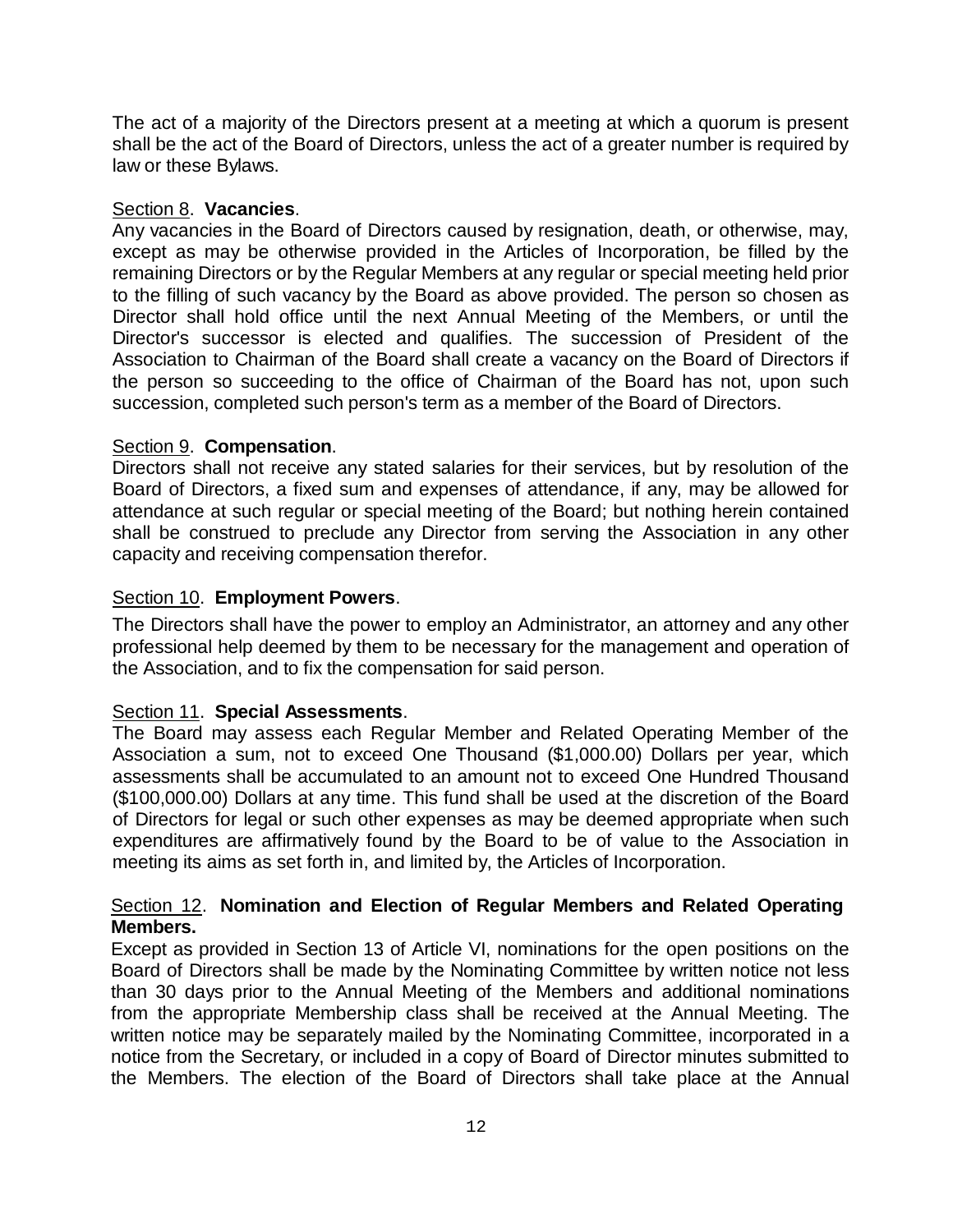Membership Meeting.

Section 13. **Industry Associate Member and Related Operating Member Directors**.

Industry Associate Members and Related Operating Members shall determine the manner in which its Member of the Board of Directors shall be elected and the newly elected member shall assume office and be in attendance at the Board of Director's Meeting conducted at the conclusion of the Association's Annual Meeting.

#### Section 14. **Persons Attending Meetings**.

No person other than a Regular Member, a Related Operating Member, a person who possesses the qualification to be a Member Representative as provided in Article IV, Section 3 of these bylaws, or officer of the Association shall attend a meeting of the Board of Directors without approval by a majority of the members of the Board of Directors in attendance at such meeting.

## **ARTICLE VII. Officers**

#### Section 1. **Officers**.

Only Regular Members qualified under Article IV, Section 1(a) are eligible to serve as elected officers of the Association. The officers of the Association shall be a Chairman of the Board, a President, one or more Vice Presidents (the number thereof to be determined by the Board of Directors), a Secretary, a Treasurer, Legal Counsel, and such other officers as may be elected in accordance with the provisions of this Article. The Board of Directors may elect or appoint such other officers, including one or more assistant secretaries and one or more assistant treasurers as it shall deem desirable, such officers to have the authority to perform the duties prescribed from time to time by the Board of Directors. Except for the offices of President and Treasurer, any two or more offices may be held by the same person. Neither the Secretary nor Treasurer shall serve as a member of the Board of Directors. A person shall not be eligible to serve as President or Vice-President of the Association until such person shall have served at least one year on the Board of Directors, such year having ended within a period not exceeding fourteen (14) months preceding the date of election. The President and Vice-President must represent an Article IV, Section (1)(a)(1) Regular Member.

#### Section 2. **Election and Term of Office**.

(a) **President and Vice-President**. The President and Vice-President of the Association shall be elected annually from the Board of Directors by the Regular Members at the Annual Meeting of the membership. The President shall not be eligible to serve as President of the Association for a period of twelve months from the later of (i) the date the term as President expires, or (ii) the date the President ceases to be President of the Association; provided, however, that in no event shall such an individual be eligible to serve as President unless the individual has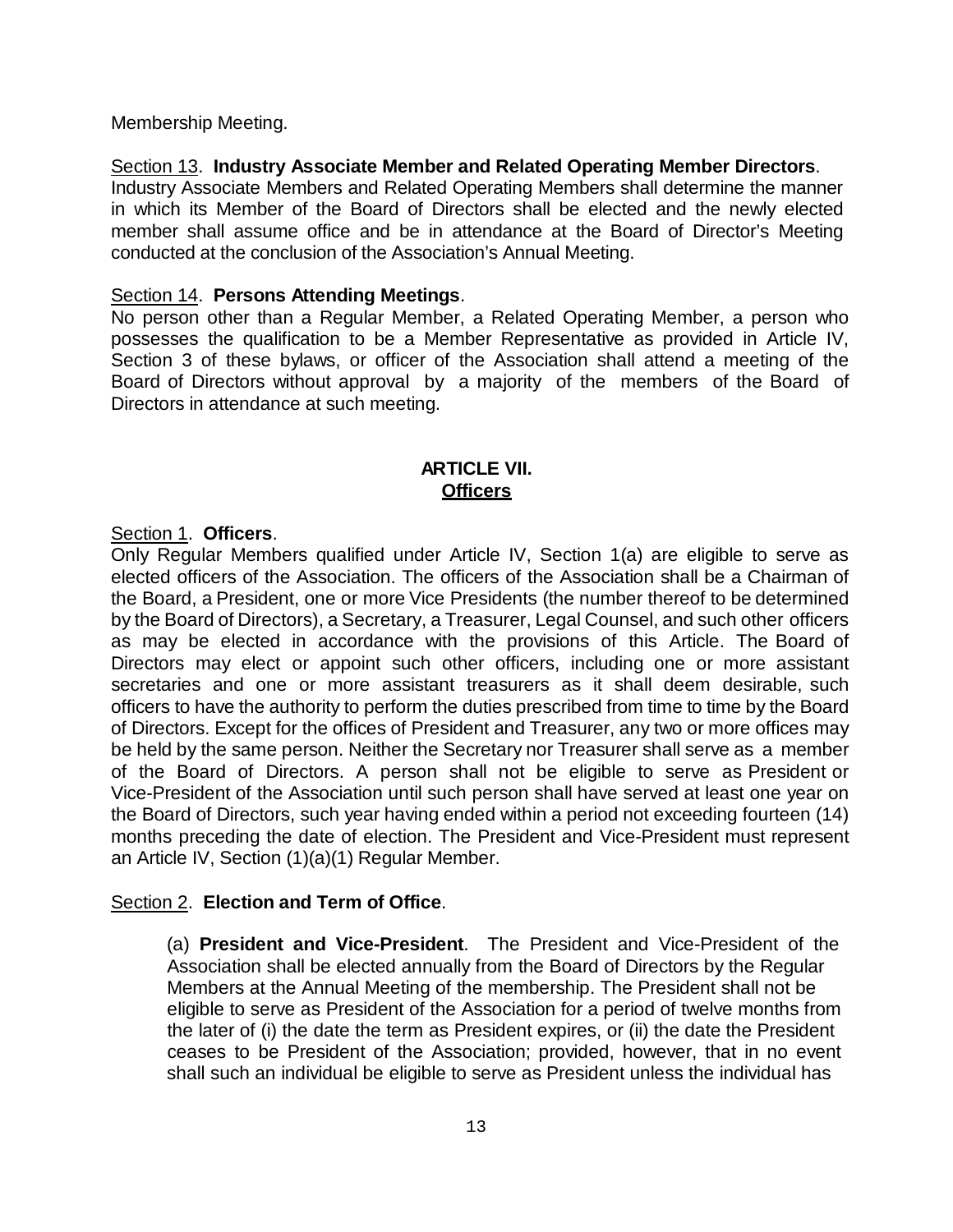been elected or appointed to serve or complete a term on the Board of Directors and will be a voting member of the Board of Directors during the term to be served as President.

(b) **Nominations**. Nominations by the Nominating Committee for the President and Vice-President of the Association shall be made by written notice to the Regular Members not less than 30 days prior to the Annual Meeting of the Members and nominations from the Regular Members shall be received at the Annual Meeting. The written notice may be separately mailed by the Nominating Committee, incorporated in a notice from the Secretary or Administrator of the Association, or included in a copy of Board of Director minutes submitted to the Members.

(c) **Vice-President: Term Remaining**. A candidate for Vice-President must have a term remaining on the Board of Directors of not less than two years.

(d) **Secretary, Treasurer, Legal Counsel, Administrator: Appointment**. The Secretary, Treasurer, Legal Counsel, and Administrator of the Association shall be appointed by the President and approved by the Board of Directors at the Annual Meeting of the Board of Directors but neither the Secretary nor Treasurer may be a member of the Board of Directors of the Association after assuming the position of Secretary and/or Treasurer of the Association.

(e) **Miscellaneous**. Additional offices may be created and filled at any meeting of such officer's successor shall have been duly elected, appointed or succeeded to office and shall have qualified.

(f) **Assumption of Office**. Officers shall assume office on the final day of the Annual Meeting of the Association after their election to office.

#### Section 3. **Removal**.

Any officer and some or all of the members of the Board of Directors may be removed, with or without cause, at the Annual Meeting or any duly constituted special meeting convened pursuant to notice of the action to be taken, by a two-thirds vote of the Regular Members. The Board of Directors may remove, with or without cause, any officer or agent appointed by the Board of Directors at the Annual Meeting or at a special meeting with notice of the action to be taken. Any officer who shall fail to attend three (3) consecutive face to face and/or teleconference meetings of the Board of Directors shall automatically forfeit office and shall be replaced by the Board of Directors.

## Section 4. **Chairman of the Board**.

The Chairman of the Board shall be the last past President of the Association qualified to serve. The Chairman shall preside at all meetings of the Board of Directors as a nonvoting member of the Board of Directors and perform such other duties as shall be assigned by the Board of Directors.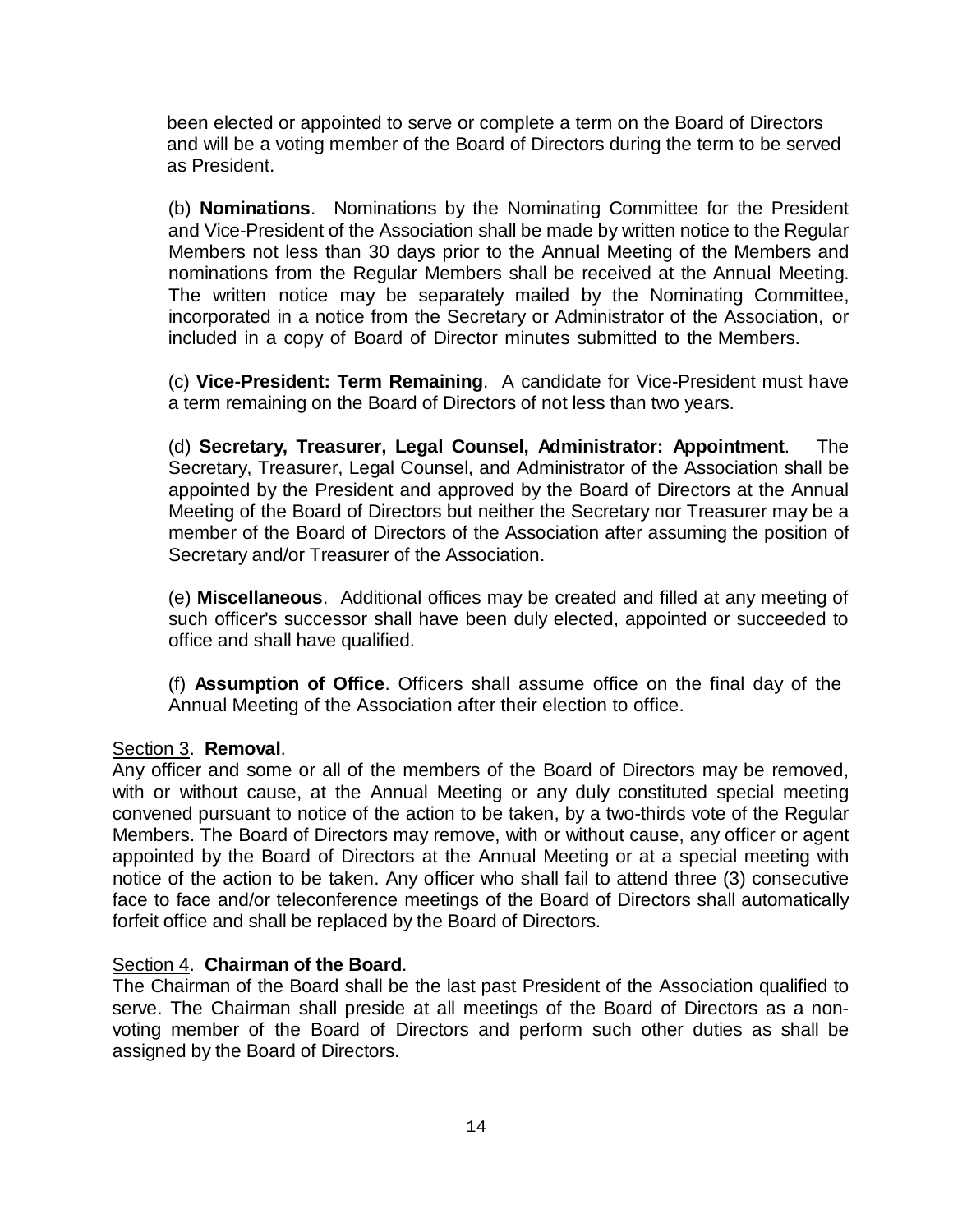# Section 5. **President**.

The President shall preside at all meetings of the membership of the Association, and shall preside at meetings of the Board of Directors in the absence of the Chairman of the Board. The President shall perform all duties commonly incident to such office under the supervision and control of the Board of Directors and advise the Board of Directors of such action as the President deems likely to increase the usefulness of the Association to the members.

#### Section 6. **Vice President**.

In the absence of the President or in the event of the President's inability or refusal to act, the Vice-President (or in the event there be more than one Vice-President, the Vice-President in the order of their election) shall perform the duties of the President, and when so acting, shall have all the powers of and be subject to all the restrictions upon the President. Any Vice-President shall perform such other duties as from time to time may be assigned by the President or by the Board of Directors.

#### Section 7. **Secretary**.

The Secretary shall keep accurate minutes of all meetings of the members of the Board of Directors and shall perform all the duties commonly incident to the Secretary's office.

#### Section 8. **Treasurer**.

The Treasurer, subject to the order of the Board of Directors, shall have supervisory authority over the care and custody of the money, papers and documents of the Association. If required by the Board of Directors, the Treasurer shall give a bond for the faithful discharge of the Treasurer's duties in such sum and with such surety or sureties as the Board of Directors shall determine. The Treasurer shall have, under the supervision of the Board of Directors, all the powers and duties commonly incident to the office of Treasurer. The Treasurer shall cause deposits to be made of all money of the Association in such bank or banks as the Board of Directors shall designate. The Treasurer may endorse for deposit or collection all checks and notes payable to the Association or to its order. The Treasurer shall keep accurate books of account of the Association's transactions, which books shall be the property of the Association, and together with all of its property in the Treasurer's possession, shall be subject at all times to the inspection and control of the Board of Directors.

#### Section 9. **Legal Counsel**.

Legal Counsel shall advise the Officers, Board of Directors and General Membership as to legal matters and perform such other functions as shall be assigned from time to time by the Membership, Board of Directors, Chairman of the Board or President.

#### Section 10. **Compensation**.

Compensation of all officers of the Association shall be fixed by the Board of Directors. It may authorize any officer upon whom the power of appointing subordinate officers may have been conferred to fix the compensation of said subordinate officers.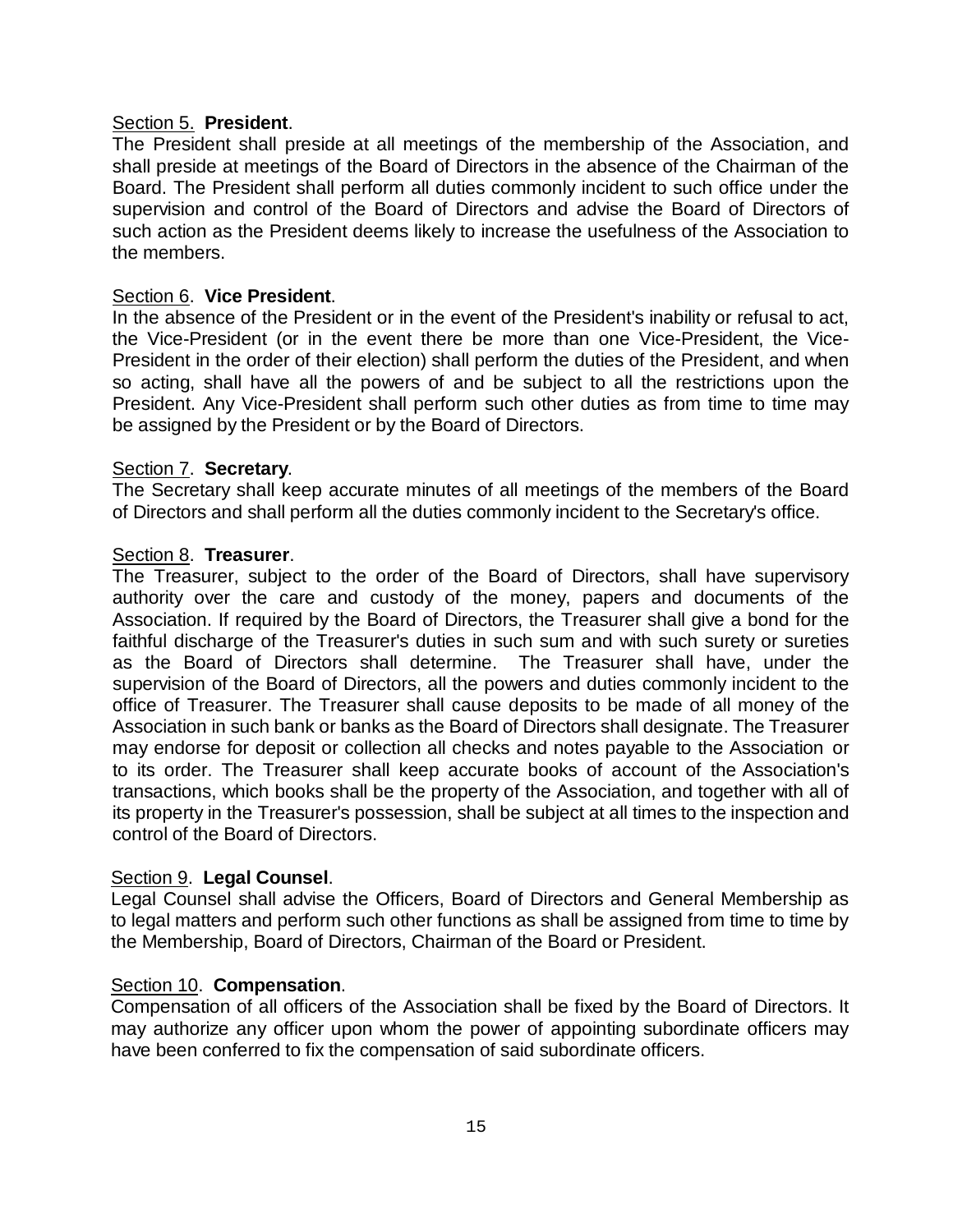#### Section 11. **Vacancies**.

A vacancy in any office because of death, resignation, removal, disqualification or otherwise may be filled by the Board of Directors for the unexpired portion of the term.

## **ARTICLE VIII. Committees**

#### Section 1. **Committees of Directors**.

The Board of Directors, by resolution adopted by a majority of the Directors in office, may designate one or more committees, each of which shall consist of one or more Directors, which committees, to the extent provided in said resolution, shall have and exercise the authority of the Board of Directors in the management of the Association; but the designation of such committees and the delegation thereto of authority shall not operate to relieve the Board of Directors, or any individual Directors, of any responsibility imposed by law.

## Section 2. **Executive Committee**.

The Chairman of the Board, President and a member of the Board of Directors appointed by the President and approved by the Board of Directors shall constitute an Executive Committee. The Administrator shall be a non-voting member of the Committee. The Executive Committee shall have the authority to handle routine administrative matters, formulate plans for the Annual and special meetings of the Regular Members for presentation to the Board of Directors and develop and present to the Board of Directors such other recommendations, plans and programs as deemed appropriate by the Committee.

#### Section 3. **Other Committees**.

Other committees not having and exercising the authority of the Board of Directors in the management of the Association may be designated by a resolution adopted by a majority of the Directors present at a meeting at which a quorum is present. Except as otherwise provided in such resolution, members of each such committee shall be representatives of members of the Association having qualifications equivalent to those required for eligibility to be a Director of the Association with the exception of year requirements as a member of the Association and for operation in the armored car industry. Any member thereof may be removed by the person or persons authorized to appoint such member whenever in their judgment the best interest of the Association shall be served by such removal.

#### Section 4. **Term of Office**.

Each member of a committee shall continue as such until the next Annual Meeting unless the committee shall be sooner terminated, or unless such member is removed from such committee, or unless such member shall cease to qualify as a member thereof.

#### Section 5. **Chairman**.

One member of each committee shall be appointed as chairman by the person or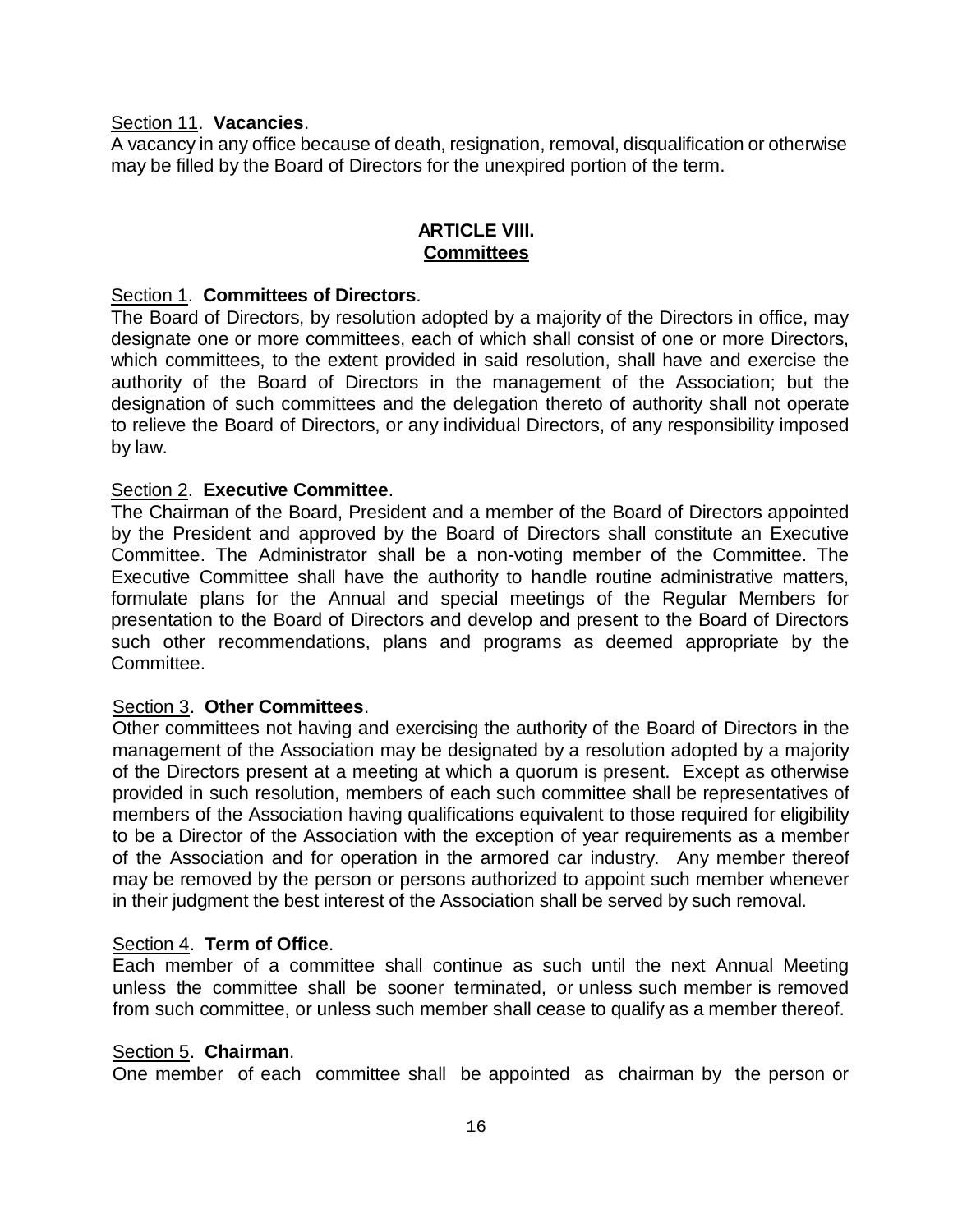persons authorized to appoint the members thereof.

#### Section 6. **Vacancies**.

Vacancies in the membership of any committee may be filled by appointments made in the same manner as provided in the case of the original appointments.

#### Section 7. **Quorum**.

Unless otherwise provided in the resolution of the Board of Directors designating a committee, a majority of the whole committee shall constitute a quorum and the act of a majority of the members present at a meeting at which a quorum is present shall be the act of the committee.

#### Section 8. **Rules**.

Each committee may adopt rules for its own government not inconsistent with these Bylaws or with rules adopted by the Board of Directors.

## **ARTICLE IX. Contracts, Checks, Deposits and Funds**

## Section 1. **Contracts**.

The Board of Directors may authorize any officer or officers, agent or agents of the Association, in addition to the officers so authorized by these Bylaws to enter into any contract or execute and deliver any instrument in the name of and on behalf of the Association, and such authority may be general or confined to specific instances.

#### Section 2. **Checks, Drafts, etc.**

All checks, drafts, or orders for the payment of money, notes or other evidences of indebtedness issued in the name of the Association, shall be signed by such officer, or officers, agent or agents of the Association and in such manner as shall from time to time be determined by resolution of the Board of Directors.

#### Section 3. **Deposits**.

All funds of the Association shall be deposited from time to time to the credit of the Association in such banks, trust companies, or other depositaries as the Board of Directors may select or authorize.

#### Section 4. **Gifts**.

The Board of Directors may accept on behalf of the Association any contribution, gift, bequest or devise for the general purposes or for any special purpose of the Association.

## Section 5. **Payment in United States Funds**.

All fees, dues, assessments or other amounts paid to the Association shall be in United States of America Funds, payable through a United States Bank.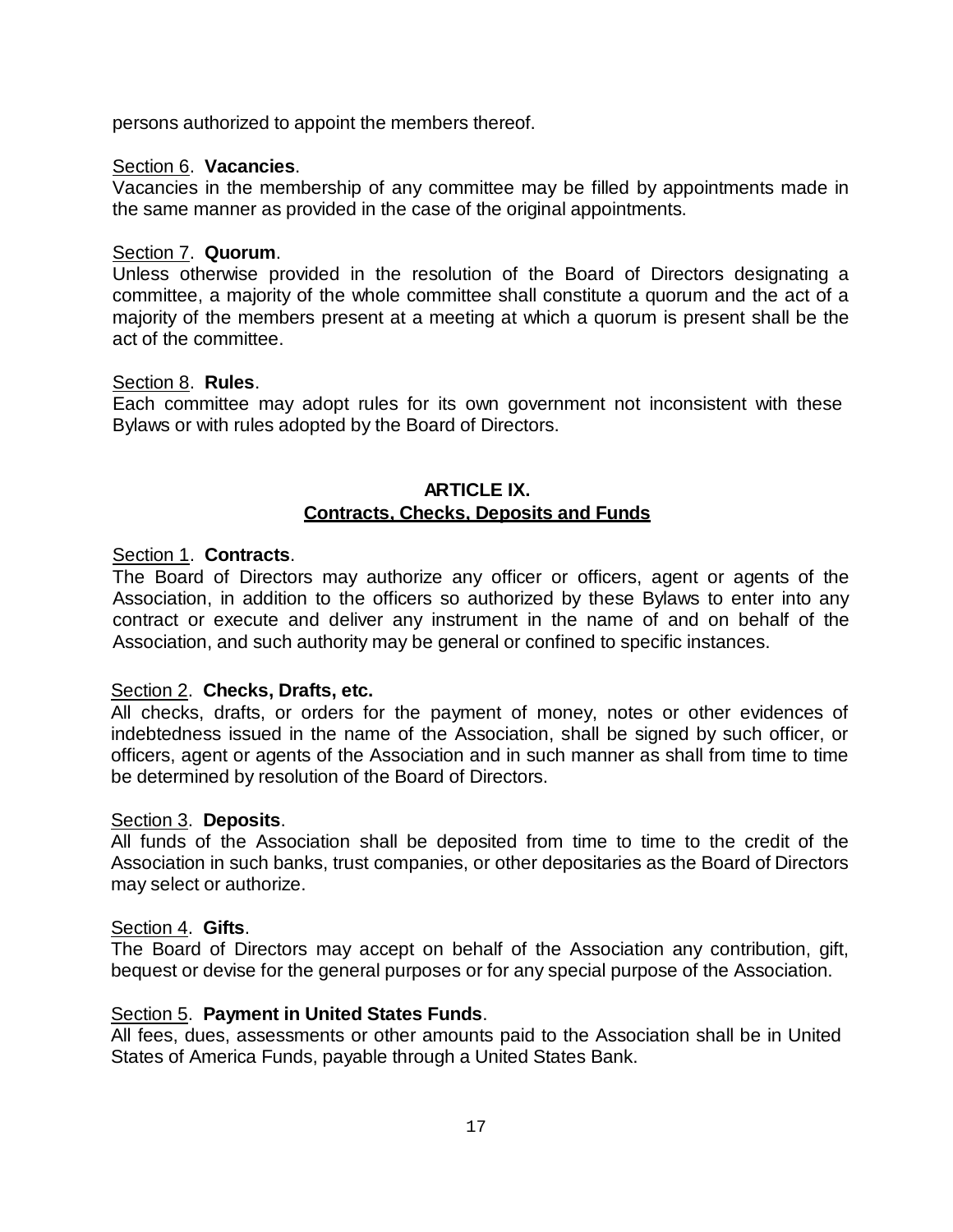## **ARTICLE X. Books and Records**

The Association shall keep correct and complete books and records of accounts and shall also keep minutes of the proceedings of its members, Board of Directors and committees. All books and records of the Association may be inspected by any member, or such member's agent or attorney for any proper purpose at any reasonable time.

## **ARTICLE XI. Fiscal Year**

The fiscal year of the Association shall be a calendar year.

#### **ARTICLE XII. Emergency Authority of Board of Directors**

In the event the Board of Directors shall determine that an emergency shall exist requiring immediate action by the Association for which a vote of the Regular Members and Related Operating Members would normally be required, and

(a) A timely special meeting of the membership would not be feasible, would be impossible or would be impractical; and

(b) A vote of seventy percent (70%) of the total number of the members of the Board of Directors is obtained declaring the emergency;

By a sixty (60%) vote of the total number of the Board of Directors in office, the Board of Directors shall be empowered to take any action on behalf of the Association that could be taken by a vote of the Regular Members and Related Operating Members at a duly constituted meeting, such action to be effective until the next Annual or special meeting of the membership at which time the membership shall extend or terminate the continued effective action so taken by the Board of Directors.

## **ARTICLE XIII. Indemnification of Directors and Officers**

The Association shall reimburse or indemnify each director and each officer of the Association for and against all liabilities, loss, fines, costs and expenses reasonably incurred by or imposed upon any such director or officer with or resulting from any action, suit, or proceeding, civil or criminal (hereinafter called "action"), to which the officer or director may be made a party by reason of being or having been such director or officer, whether or not continuing to be such director or officer at the time of incurring or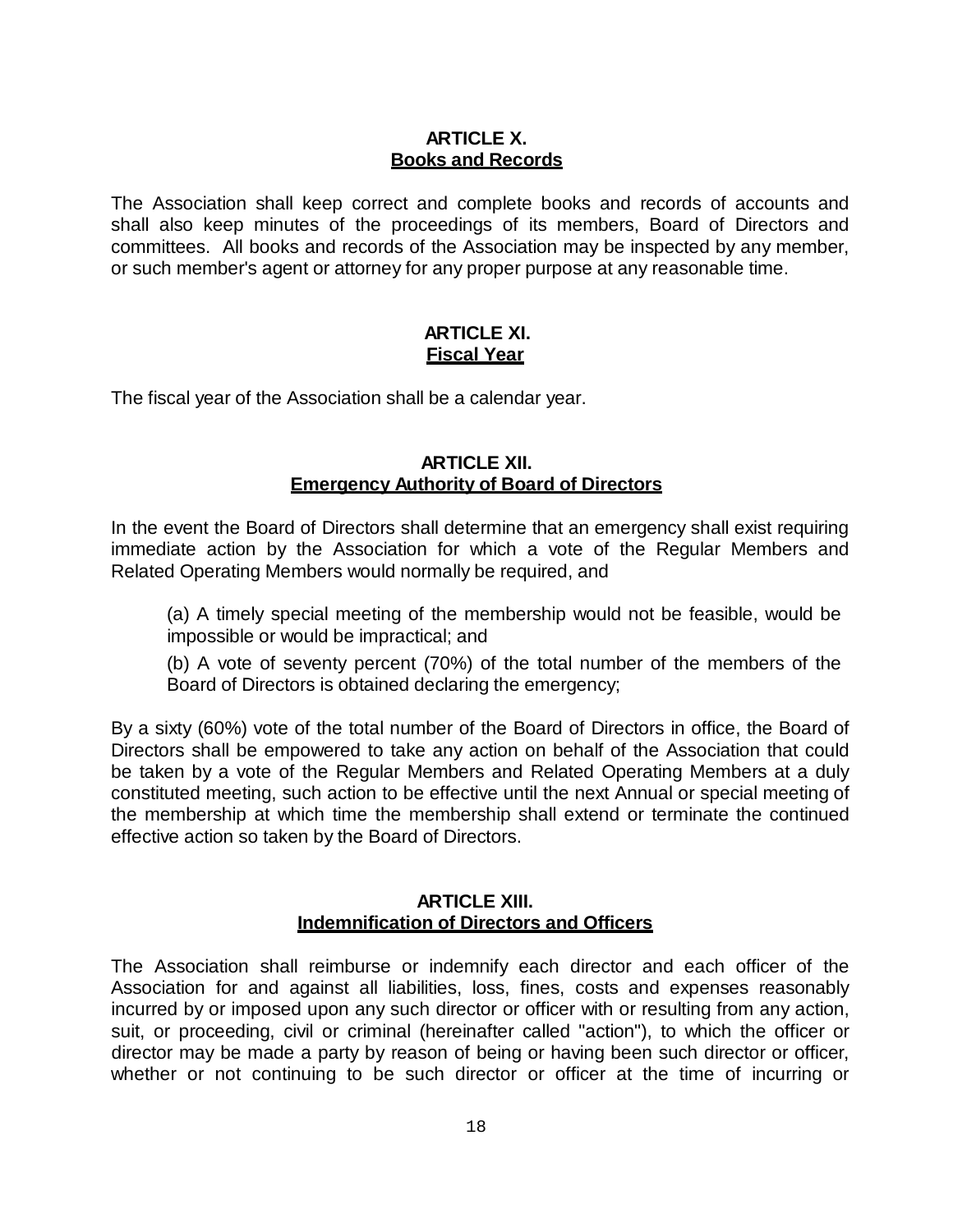becoming subject to such liabilities, loss, fines, costs or expenses and whether or not the action or omission to act on the part of such director or officer occurred before or after the adoption of this Article of the Bylaws, except in relation to matters as to which the director or officer shall have been fully adjudged in such action to have been negligent or guilty of misconduct in the performance of duty to the Association, and except that

(a) If such action shall be settled or otherwise terminated without a final determination on the merits, or if such director or officer shall plead nolo contendere, the Association shall reimburse or indemnify the director or officer only if it shall be determined either

i) by majority of the Directors of the Association other than those involved in the action, whether or not such remaining directors constitute a quorum, or

ii) if there are not at least two directors then in office other than those involved in the action, by a majority vote of the Regular Members present at an Annual Meeting or special meeting for which notice of the action contemplated has been given,

that the officer or director was not negligent or guilty of misconduct in the performance of duty to the Association; and

(b) If such director or officer shall have been finally adjudged to have been negligent or guilty of misconduct in the performance of duty to the Association in respect of a part, only, of the matters involved in such action, the Association shall reimburse or indemnify the director or officer only if and to the extent that it shall be determined, in the same manner, to be reasonable under the circumstances.

The foregoing right of reimbursement or indemnification shall not be exclusive of other rights to which any such director or officer may otherwise be entitled and, in the event of death, shall extend to the director's or officer's legal representatives.

#### **ARTICLE XIV. Antitrust Policy**

No member shall engage in any activity that will violate the antitrust laws of the United States or any State in which the member operates.

No applicant for membership shall be excluded from membership in the Association due to such applicant being a competitor of a member of the Association.